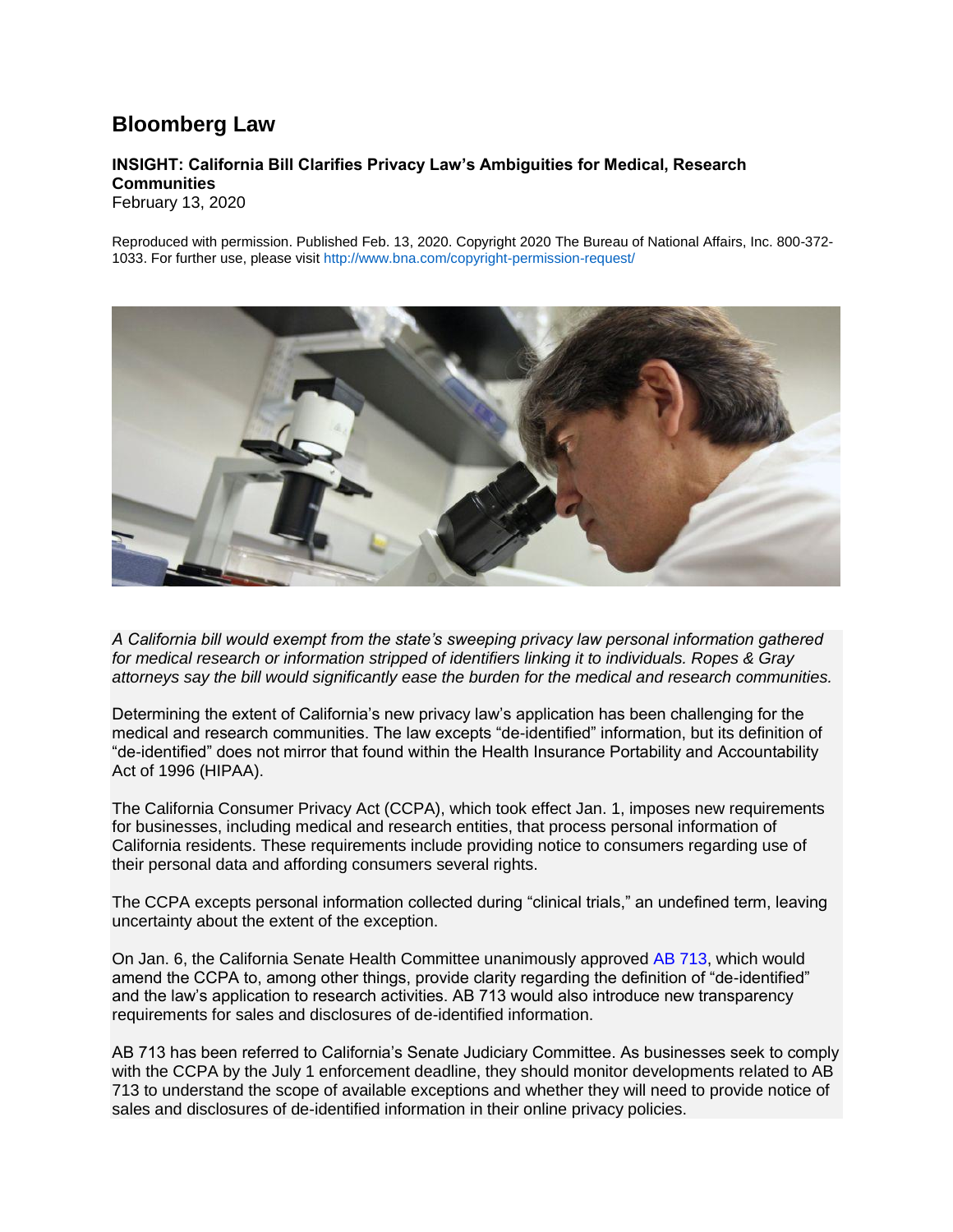An earlier version of the bill unanimously passed the California Assembly in May 2019, suggesting that it has broad support, though it remains unclear at this time if AB 713 will ultimately become law. **Bill Eliminates HIPAA Ambiguity**

Currently, the CCPA excludes de-identified data from its definition of personal information, defining "de-identified" as information that "cannot reasonably identify, relate to, describe, be capable of being associated with, or be linked, directly or indirectly, to a particular consumer, provided that a business [implements certain safeguards]."

This definition does not clarify whether information de-identified pursuant to HIPAA would be considered de-identified under the CCPA. AB 713 would eliminate this ambiguity by excepting from the CCPA personal information de-identified pursuant to HIPAA if certain conditions are met. AB 713 also excepts personal information gathered for medical research and personal information used for certain public health and safety activities.

## **Exception for De-Identification**

Under AB 713, personal information is excepted from the requirements of the CCPA if it:

- 1. is de-identified pursuant to HIPAA;
- 2. is derived from protected health information or individually identifiable information as defined in HIPAA, medical information as defined in the California Confidentiality of Medical Information Act (CMIA), or identifiable private information as defined in the Federal Policy for the Protection of Human Subjects (the Common Rule); and
- 3. is not re-identified or subject to re-identification attempts by a business or its business associate.

AB 713 would appear to eliminate any conflicts between the de-identification standards in HIPAA and the CCPA. This would reduce the burden of CCPA compliance and help not only covered entities and business associates, but also other types of businesses that hold de-identified health information.

**Notice of Sale or Disclosure of De-Identified Personal Information** 

AB 713 imposes new notice requirements on entities that leverage de-identified health information. It requires that businesses that sell or disclose de-identified health information indicate in their online privacy policies:

- 1. that they engage in such sale or disclosure; and
- 2. whether the information was de-identified pursuant to the HIPAA safe harbor or expert determination methods.

If enacted, this would require many HIPAA covered entities to state in their online privacy policies that they sell or disclose de-identified health information. For many such entities this would be a new practice, given that HIPAA does not require covered entities to discuss disclosures of de-identified information in their notices of privacy practices.

Moreover, AB 713 would affect non-HIPAA covered entities, including life science and health information technology companies, many of which use and disclose de-identified health information for a wide variety of purposes, including data monetization initiatives.